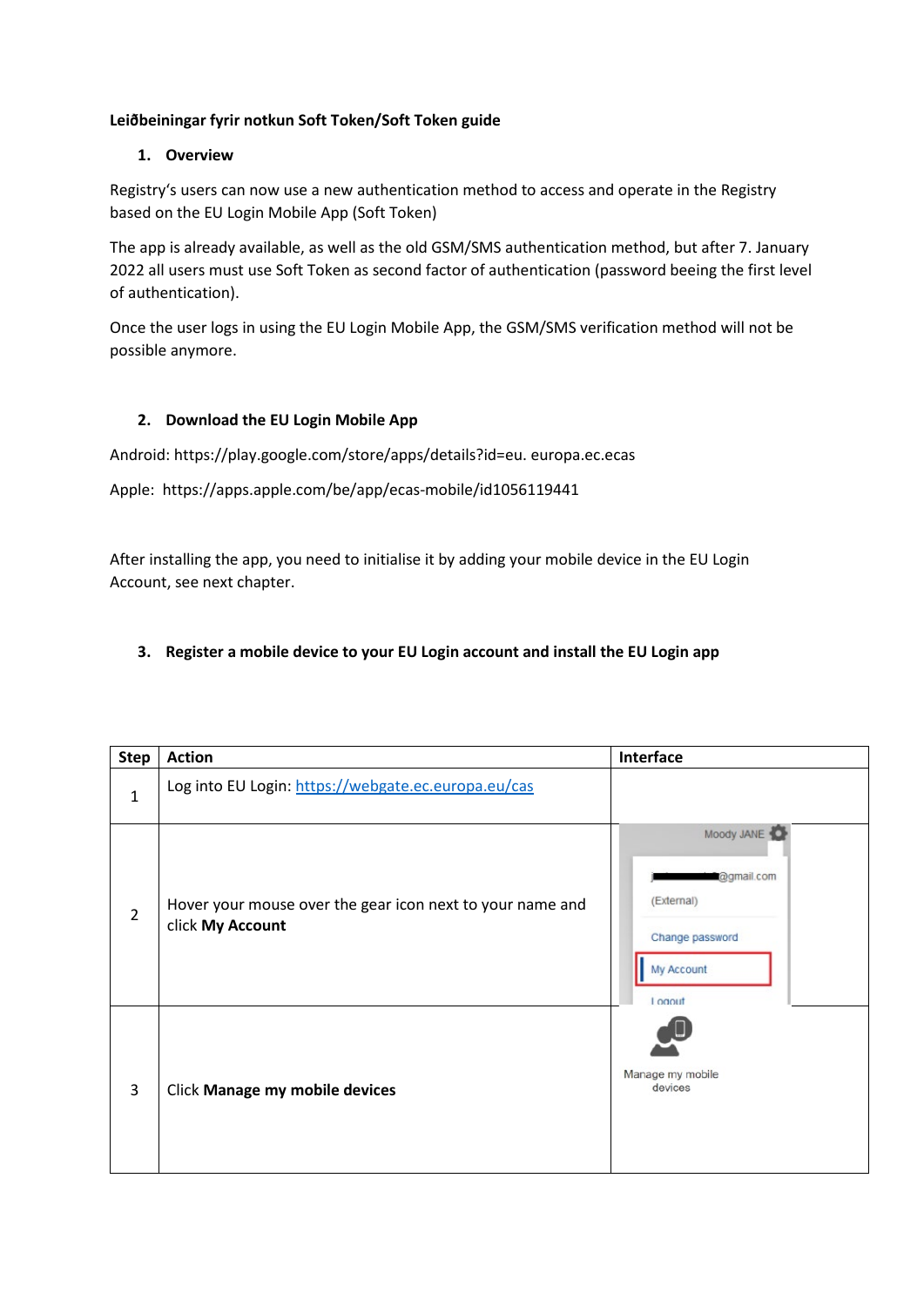| 4              | Click Add a Mobile device                                                                                                                                                                                                   | Add a mobile device                                                                                                               |  |
|----------------|-----------------------------------------------------------------------------------------------------------------------------------------------------------------------------------------------------------------------------|-----------------------------------------------------------------------------------------------------------------------------------|--|
| 5              | If you already have another second factor for authentication method registered in EU Login<br>(GSM/SMS), you will need to authenticate with it before continuing<br>Adding a mobile device requires stronger authentication |                                                                                                                                   |  |
| 6              | Enter a device name and a PIN code of your choice.<br>Enter the PIN code a second time to confirm it                                                                                                                        | Your device name<br>Your 4 digit PIN code<br>You will be required to ente<br>mobile device to use the El<br>Confirm your PIN code |  |
| $\overline{7}$ | Click Submit to confirm                                                                                                                                                                                                     | <b>Submit</b>                                                                                                                     |  |
| 8              | EU Login displays a QR code to be scanned.<br>To do so, open your EU Login Mobile app on your smartphone, and tap on<br>Initialise $1$ .                                                                                    |                                                                                                                                   |  |
| 9              | Tap on Continue and scan the QR code displayed by EU Login with your EU Login Mobile app.                                                                                                                                   |                                                                                                                                   |  |
| 10             | In your EU Login Mobile app, enter the PIN code you created.                                                                                                                                                                |                                                                                                                                   |  |
| 11             | A push notification is displayed on your mobile device. Click on it to confirm your action.                                                                                                                                 |                                                                                                                                   |  |
| 12             | Your mobile phone is added to your EU Login account<br>Your mobile device has been<br><b>DISMISS</b><br>A device has been added<br>successfully linked to your EU L                                                         |                                                                                                                                   |  |

When a mobile device is successfully added to an EU Login account, it generates a MUDI (Mobile Unique Device Identifier) used by the Union Registry to authenticate you.

For this reason, a mobile device can only be linked to one EU Login account and one user can log into the Union Registry with one mobile device only.

Furthermore, if you reinitialise your EU Login Mobile app and add it again to your EU Login account, it will generate a new MUDI, even if it is the same mobile device.

When trying to log into to the Union Registry after generating the new MUDI, the system will ask you to choose between logging in with the mobile device previously registered, or change to the new